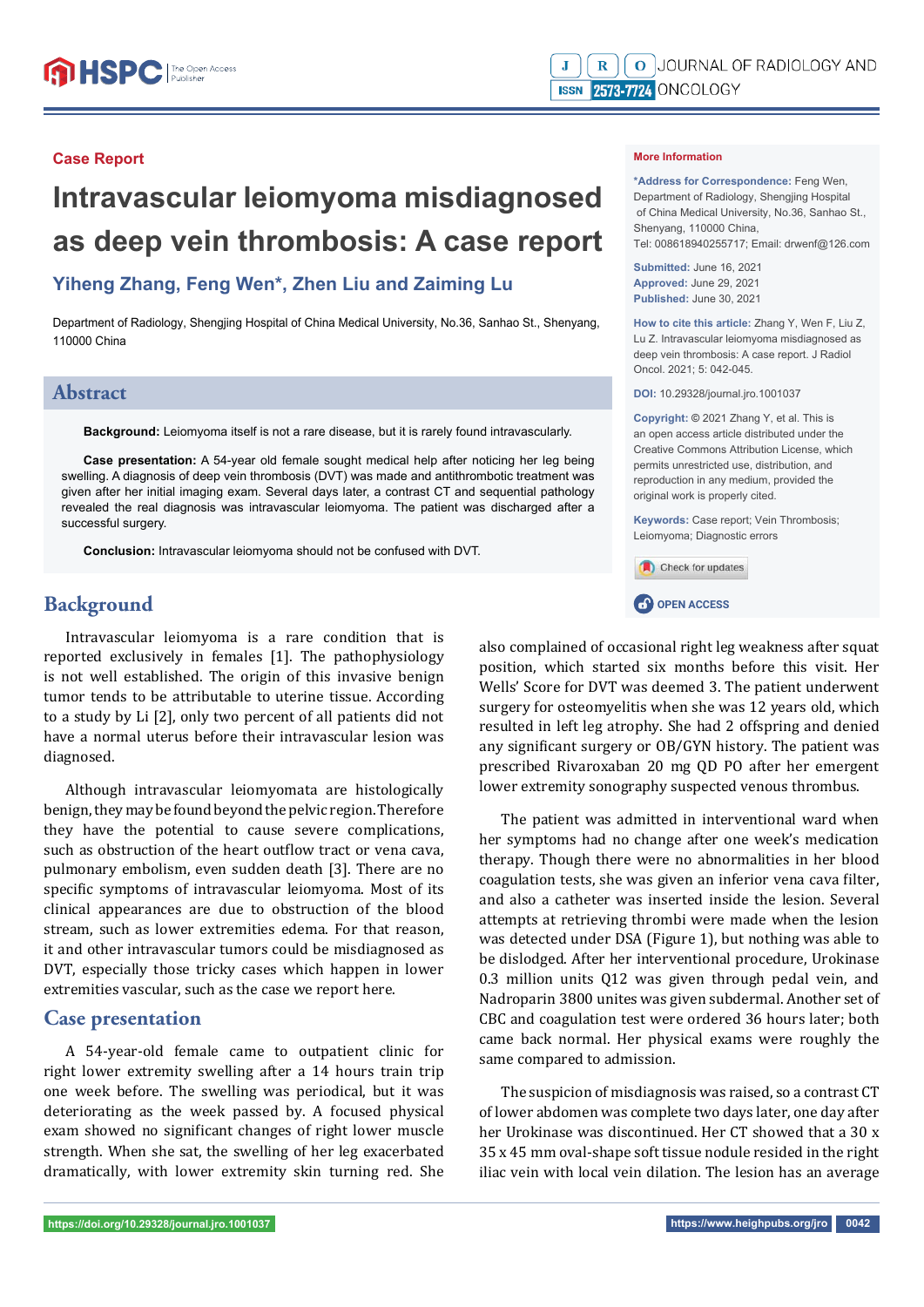CT value of 40 HU (15 to 65 HU) on plain film, while enhanced heterogeneous in arterial phase (Figure 2). The patient was given Rivaroxaban PO for another two days before transfer to surgery unit. The surgery removed two pieces of light yellow tissue and one brownish tissue. The pathology (Figure 3) confirmed atypical leiomyoma (ER +, PR -, Desmin +, SMA +, Ki-67 10%). Two days after surgery, the patient started to have mild right lower extremity swelling, which led to another sequence of Rivaroxaban 10mg PO BID before her follow-up ultrasound detected right iliac vein, right femoral vein and saphenous vein thrombus (Figure 4). This finding led to another seven days of Urokinase 0.2 million unites Q12 through intravenous catheter.

The patient was discharged two weeks after proper treatment and disappearance of her symptoms. She then was followed through telephone for the next three years without any tumor recurrence. **Discussion and conclusions**



**Figure 1:** Ultrasound showed right iliac vein, superficial femoral vein, deep femoral vein and popliteal vein.







**Figure 4:** Surgical removed lesions and their microscopic appearance.

In retrospect, there might have been some flaws during treatment. First and foremost, was the patient a candidate for catheter-directed thrombolysis? There might have been some problems associated with this patient's Wells' Score. One could argue that the previous DVT might easily be another misdiagnosis of her leiomyoma, and the severity of her calf swelling could also have been disturbed by her left leg atrophy. However, we would still prefer our initial judgment. Her calf swelling was compromised by her previous illness, but it was not entirely an independent feature. The patient had obvious pitting edema at her visit, so one would have good reason to believe that had she been atrophy-free of the other leg, it would still be possible for her right leg to swell more than 3 cm than her contralateral leg. And we apparently never had dreamed about the possibility of intravascular leiomyoma during her initial visit, so the previous DVT was in and alternative diagnosis was out, and the subsequent ultrasound exam was justifiable.

Deep vein thrombosis (DVT) is a relatively common disease, which can pose a threat to life by causing pulmonary embolism when the clot is large and flowing along the bloodstream. That is why many clinicians tend to treat large thromboses aggressively. Three factors, also known as Virchow's triad, are the major contributors to thrombosis formation, which are blood flow stasis, hypercoagulability and intimal change. Considering the patient's symptoms and travel history, the clinicians were preoccupied with the high probability of DVT, which was supported by the subsequent ultrasound exam. Multiple guidelines suggest that catheterdirected thrombolysis should be strongly considered in acute iliofemoral deep vein thrombus patients with low bleeding risks [4,5]. The procedure was a little premature, because a definite imaging had not been acquired at that particular time. Had the CT scan come back, the treatment plan could easily have stepped upon a totally different pathway.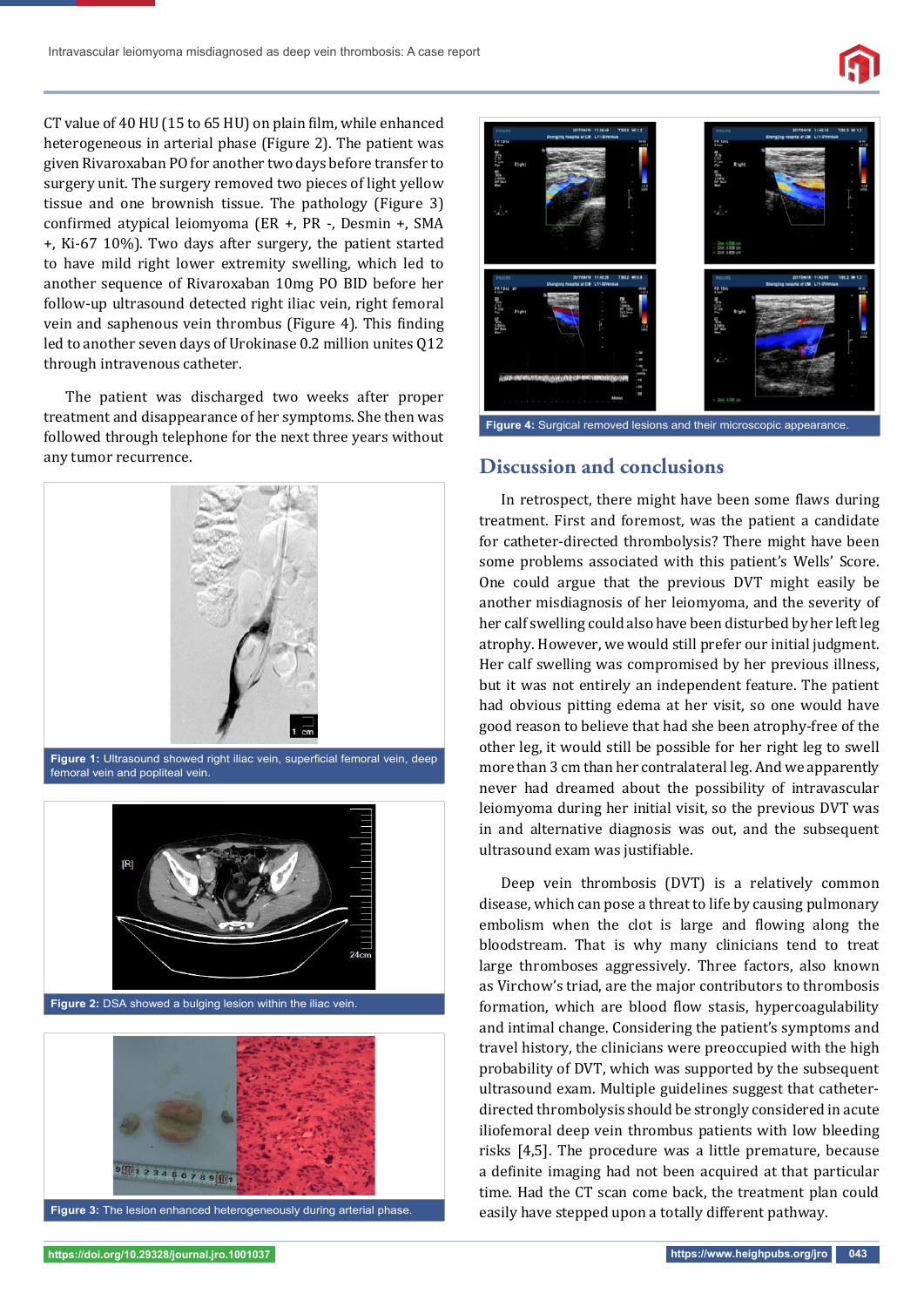D-dimers, which are the degradation product of fibrin during fibrinolytic process, are used by clinicians nowadays as a tool to rule out DVT. The diagnostic algorithm for DVT demands the usage of D-dimer testing to exclude thrombus in low probability patient groups. However, for high probability patients, D-dimer testing should yield to diagnostic imaging such as enhanced CT or MRI. The negative predictive value of D-dimer test, or any other tests per se, depends on the prevalence. Thus a normal D-dimer value should not preclude a diagnosis of DVT to be made for high risk patients, though the low value here should have reminded us to further evaluate the validity of the diagnosis.

Inferior vena cava filter is a well-established procedure that is gaining popularity all around the world, despite the fact that in many cases it may be beyond its recommended indications. Many guidelines [4,6,7] endorse its usage in certain situations, such as patients contraindicated to anticoagulation, or recurrent embolism in spite of adequate anticoagulation. However, it is very controversial to apply inferior vena cava filter in other clinical situations, because of the high efficiency of anticoagulation therapy and the potential side-effect caused by filters [8]. But with a person's life at stake, we still concur with the idea to perform such procedure in selected patients, disregarding suggestions based on limited clinical evidences available until more randomized clinical trials bring in their verdict.

There are two hypotheses concerning the pathophysiology of leiomyoma [9,10]. One theory suggests that the neoplasm arises from a vessel wall. The other theory implies that they are leiomyomatous cells from the uterine myometrium. Through the wide use of immunohistochemistry, the origin of this invasive benign tumor tends to be attributable to uterine tissue. The majority of patients had a history of uterus leiomyoma. Since the imaging characters supporting leiomyoma are intratumor blood flow signals, the best way to differentiate them, in our opinion, is to look for blood supply within the obstruction dwelling inside the blood vessel, and surrounding circumstances.

To differentiate intravascular leiomyoma from deep vein thrombus based on tradition ultrasound technique is very difficult, adding that the incidence of intravascular leiomyoma is extremely low. But we would advise against using costly and invasive procedures until after a thorough imaging exam to eliminate other possibilities, to avoid the embarrassment we encountered. The oral medication should be sufficient as the initial treatment.

The treatment of intravascular leiomyoma is surgical removal of the entire tumor. If there were tumor residue, there would be a high likelihood of recurrence [2]. Regular follow-up is also highly recommended.

In Conclusion, to differentiate intravascular leiomyoma from deep vein thrombus based on tradition ultrasound technique is very difficult, adding that the incidence of intravascular leiomyoma is extremely low. But we would advise against using costly and invasive procedures until after a thorough imaging exam to eliminate other possibilities, to avoid the embarrassment we encountered. The oral medication should be sufficient as the initial treatment.

# **Acknowledgements**

The paper has been reviewed and approved by Ethics Committee of Shengjing Hospital of China Medical University.

The authors certify that there is no funding or conflict of interest involved.

#### **Author contributions**

YZ reviewed relevant publications and wrote the manuscript;

FW, who treated the patient as her physician, contributed to the conception of the study;

ZL (Liu), who also treated the patient as her physician, contributed to manuscript preparation;

ZL (Lu), who was department director, contributed significantly with constructive discussions.

# **References**

- 1. Xu ZF, Yong F, Chen YY, Pan AZ. Uterine intravenous leiomyomatosis with cardiac extension: Imaging characteristics and literature review. World J Clin Oncol. 2013; 4: 25-28. **PubMed:** https://pubmed.ncbi.nlm.nih.gov/23539071/
- 2. Li B, Chen X, Chu YD, Li RY, Li WD, et al. Intracardiac leiomyomatosis: a comprehensive analysis of 194 cases. Interact Cardiovasc Thorac Surg. 2013; 17: 132-138. **PubMed:** https://pubmed.ncbi.nlm.nih.gov/23563052/
- 3. Cruz I, Joao I, Stuart B, Iala M, Bento L, et al. Intravenous leiomyomatosis: a rare cause of intracardiac mass. Rev Port Cardiol. 2014; 33: 735 e731-735. **PubMed:** https://pubmed.ncbi.nlm.nih.gov/25455948/
- 4. Kearon C, Akl EA, Ornelas J, Blaivas A, Jimenez D, et al. Antithrombotic Therapy for VTE Disease: CHEST Guideline and Expert Panel Report. Chest. 2016; 149: 315-352. **PubMed:** https://pubmed.ncbi.nlm.nih.gov/26867832/
- 5. Vedantham S, Sista AK, Klein SJ, Nayak L, Razavi MK, et al. Quality improvement guidelines for the treatment of lower-extremity deep vein thrombosis with use of endovascular thrombus removal. J Vasc Interv Radiol. 2014; 25: 1317-1325. **PubMed:** https://pubmed.ncbi.nlm.nih.gov/25000825/
- 6. Caplin DM, Nikolic B, Kalva SP, Ganguli S, Saad WE, et al. Quality improvement guidelines for the performance of inferior vena cava filter placement for the prevention of pulmonary embolism. J Vasc Interv Radiol. 2011; 22: 1499-1506. **PubMed:** https://pubmed.ncbi.nlm.nih.gov/21890380/
- 7. Jaff MR, McMurtry MS, Archer SL, Cushman M, Goldenberg N, et al. Management of massive and submassive pulmonary embolism, iliofemoral deep vein thrombosis, and chronic thromboembolic pulmonary hypertension: a scientific statement from the American Heart Association. Circulation. 2011; 123: 1788-1830. **PubMed:** https://pubmed.ncbi.nlm.nih.gov/21422387/